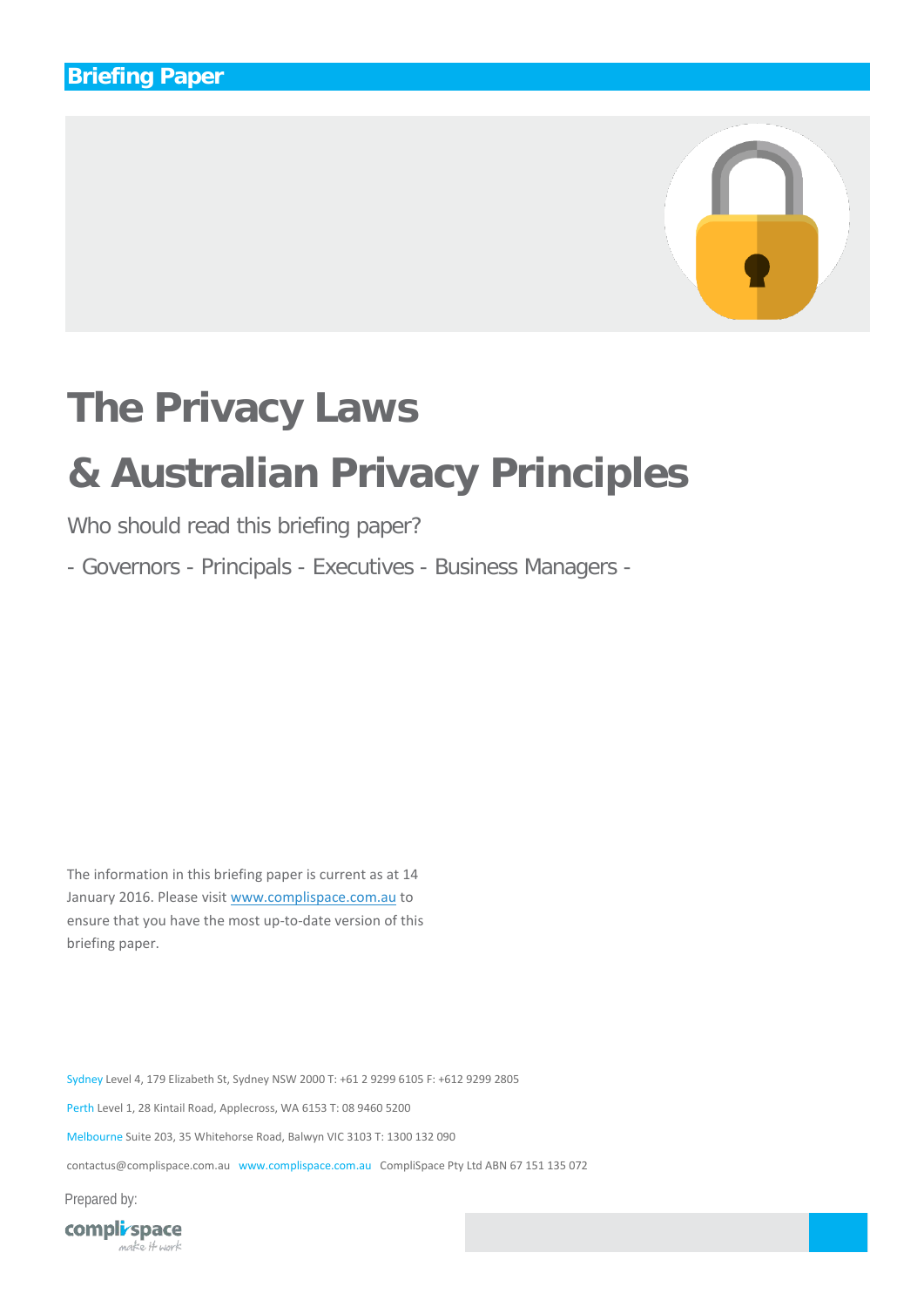## **Table of Contents**

## 'New Privacy Laws: A Snapshot for Non-Government Schools'

Webinar available to watch @ www.complispacetv.com.au



This webinar is designed for Governors, Principals, Business Managers and other senior executives. It highlights key privacy compliance issues for schools and outlines the steps that must be taken to ensure compliance with the new Privacy Act.

This webinar is available as a free resource for training School Boards and Executives.



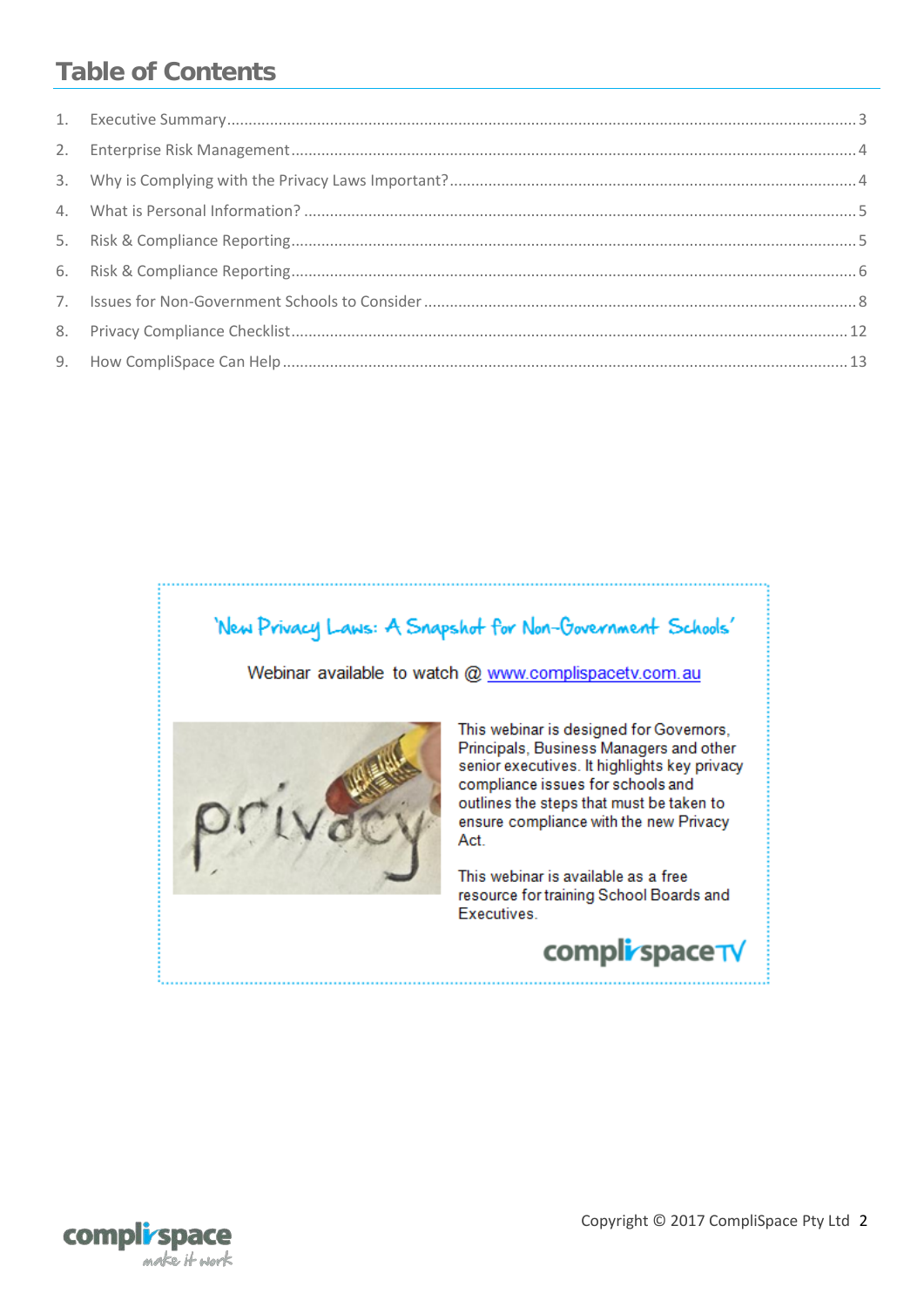#### <span id="page-2-0"></span>**1. Executive Summary**

- On 12 March 2014 **substantial changes** to Australia's existing **Privacy laws** commenced, which affect how Non-Government Schools ("Schools") handle personal information. These new laws introduced **13 Australian Privacy Principles (APPs)** with which Schools must comply**.**
- $\checkmark$  The laws apply to all Schools, unless they have annual revenues of less than \$3 million and they do not provide a health service. The new laws do not apply to State and Territory government schools (which are subject to local privacy laws).
- The APPs introduced new obligations which include stricter rules on sending personal information **overseas**, **complaints** handling procedures, the use of personal details for **direct marketing**, the **security** of personal information and the treatment of **unsolicited personal information**.
- A central feature of the new laws is that Schools must have **procedures, practices and systems**, integrated within their organisational governance framework, to ensure compliance with each of the 13 APPs (**Compliance Program**) and to manage privacy queries and complaints (**Complaints Handling Program**). This requirement is referred to as "**Privacy by Design**".
- The new laws require Schools to have a documented **Privacy Program** in place which sets out clearly the **why** (why do you need to comply); the **what** (what do you have to do); the **how** (how you comply with each of the 13 APPs); the **who** (who is responsible for particular parts of privacy compliance); and the **when** (when and at what frequency do things need to be done).
- The new laws also require Schools to publish a clear and specifically worded disclosure statement (referred to as a **Privacy Policy**) that spells out the types of personal information they collect and hold, how they collect and store the information, and the purposes for which they use and disclose personal information.
- $\checkmark$  Also central to compliance, Schools must ensure that other systems and procedures are in place, such as those governing **ICT** and **physical security,** as well as human resources policies covering **workplace surveillance**, **email and internet monitoring**, **social media usage,** and of course **staff training**.
- The **Privacy Commissioner** has **expanded powers** under the new laws, including the ability to conduct Performance Assessments of Schools to determine whether they are handling personal information in accordance with the 13 APPs.
- $\checkmark$  The Privacy Commissioner is able to seek enforceable undertakings, or apply through the courts for civil **penalties** of up to **\$1.8 million** for companies or **\$360,000** for individuals for breaches of the Privacy Act.
- To comply with these changes, Schools should conduct a **Personal Information Management Audit**, document their Privacy Program and ensure that they publish a new Privacy Policy on their public website.
- $\checkmark$  Failure to establish and effectively implement procedures, practices and systems to comply with the new Privacy laws presents a significant risk for a School. **Reputational damage** is an obvious consequence, in the event that a School community discovers that a School's board and executive were either unaware of the School's privacy obligations, or simply chose to ignore them.
- **Ten Steps to Ensuring Privacy Compliance** are set out at the end of this briefing paper.

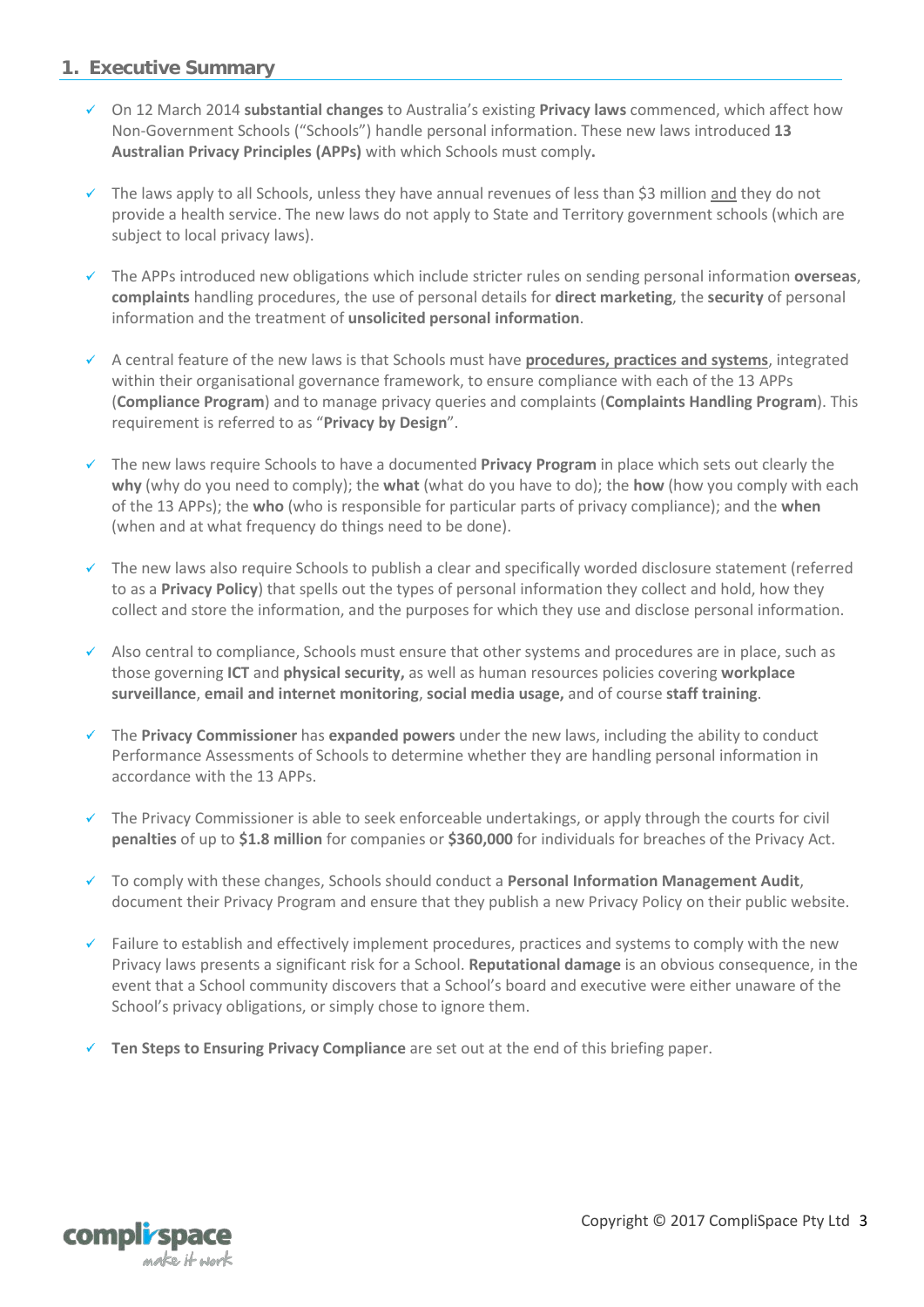#### <span id="page-3-0"></span>**2. Enterprise Risk Management**

The 2014 amendments to the Privacy Act 1988 (Cth) introduced 13 new Australian Privacy Principles (APPs) with which Non-Government Schools must comply.

Unlike the previous privacy regime, which was regarded as being relatively ineffective, the current laws require:

- $\checkmark$  Schools to implement internal practices, procedures and systems, integrated within their organisational governance framework, that ensure that they comply with each of the 13 APPs and are able to deal with enquiries or complaints from individuals about their compliance. Simply publishing a privacy statement on your public website is not enough;
- $\checkmark$  Additional controls on how personal information can be used for secondary purposes such as direct marketing;
- Obligations for Schools that disclose personal information to overseas recipients (think "cloud providers", overseas excursions and student exchange programs); and
- $\checkmark$  Obligations for Schools to secure and protect personal information (think both IT security and physical security) and to provide access to, and ensure correction of, personal information.

The current laws also provide the Federal Privacy Commissioner "with teeth" through the provision of new investigatory and enforcement powers, and the ability to hand out penalties of up to \$1.8M for entities and \$360,000 for individuals who breach the Privacy Act.

## <span id="page-3-1"></span>**3. Why is Complying with the Privacy Laws Important?**

A survey by the Office of the Australian Information Commissioner, found that 90% of people are concerned about cross-border disclosure of their personal information and 60% had decided not to deal with an organisation because of privacy concerns (up from 40% in 2007).

Given that many Schools hold the personal information (including sensitive information) of thousands of individuals (students, parents, prospective parents, staff, alumni, volunteers), by sheer weight of numbers, it is likely to be a matter of "when" not "if" a privacy breach occurs. How your School responds to a privacy breach, and how it will be judged in the eyes of your School community, will ultimately be determined by the work that your School has undertaken to ensure compliance with the new Privacy laws.

Failure to understand your obligations, and failure to take appropriate steps to ensure compliance with the Privacy laws, will undoubtedly lead to reputational damage.



*"If an organisation mishandles the personal information of its clients or customers, it risks the serious financial consequences associated with remediation, loss of trust and considerable harm to the organisation's reputation, loss of customers and even serious impact on the organisation's capacity to perform its core functions or activities …The business case is simply that good privacy practice is good business practice"*

**Timothy Pilgrim, Privacy Commissioner**

**Presentation to Privacy Awareness Week 2013 Business Breakfast, 29 April 2013**

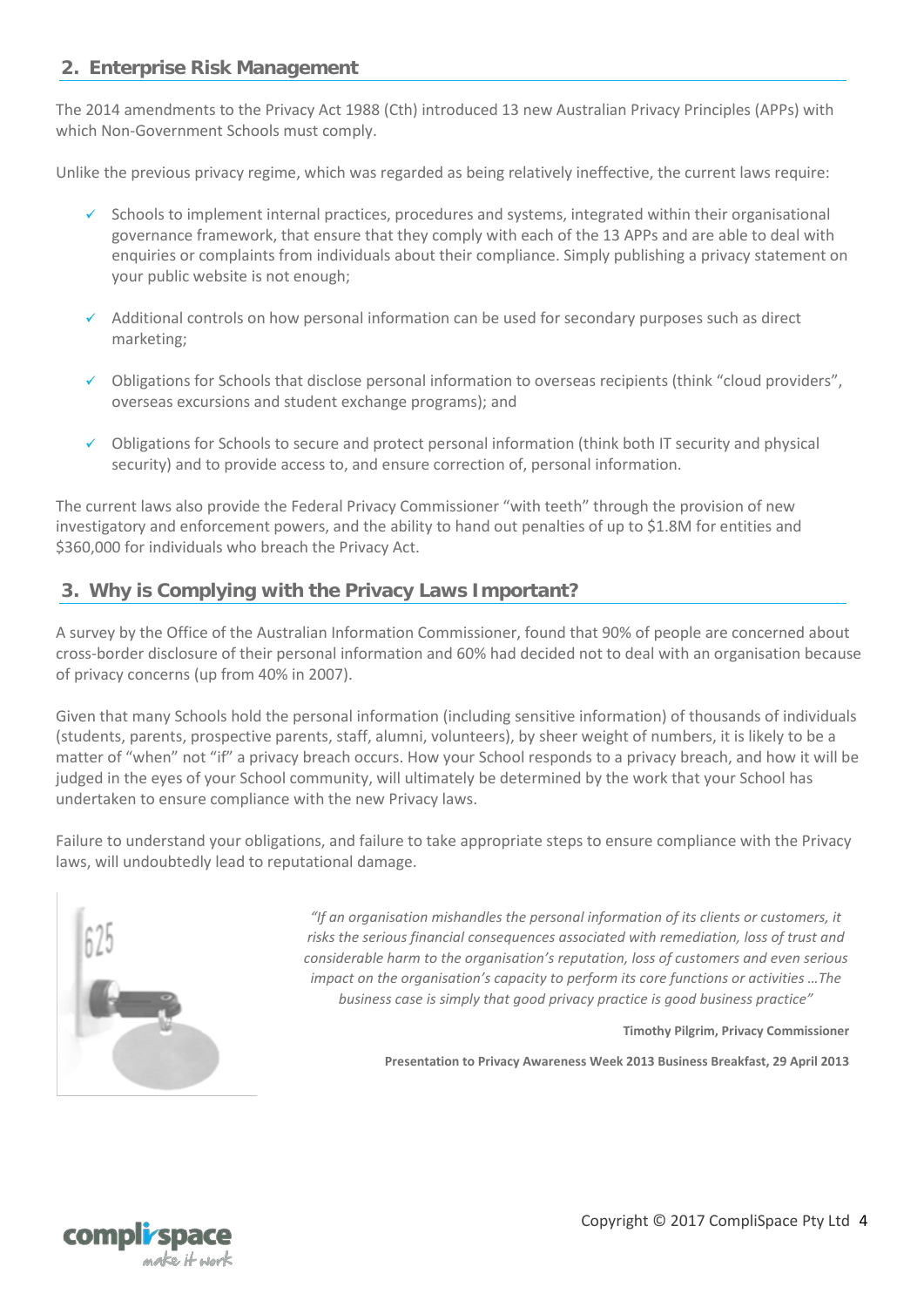#### <span id="page-4-0"></span>**4. What is Personal Information?**

When it comes down to it, Privacy laws are all about how you handle the "Personal Information" you collect from individuals who deal with your School. These individuals may be students, parents, prospective parents, staff, prospective staff, volunteers, alumni, suppliers … the list goes on.

"Personal Information" is the general term that is used to describe information or an opinion about an identified individual, or an individual who is reasonably identifiable.

"Personal Information" includes "Sensitive Information" and "Health Information". "Health information" is a subset of "Sensitive Information".

- **Personal Information** includes such information as a person's name, address, financial information, marital status or billing details.
- **Sensitive Information** includes information with respect to an individual's racial or ethnic origin; political opinions; membership of a political association; religious beliefs or affiliations; philosophical beliefs; membership of a professional or trade association; membership of a trade union; sexual preferences or practices; criminal record as well as health and genetic information.
- **Health Information** includes any information collected about an individual's health or disability and any information collected in relation to a health service that is provided. It includes such things as notes of symptoms, diagnosis or treatments, doctor's reports, appointment times and prescriptions.

The Privacy laws regulate personal information that is contained in a **"record"** (e.g. written down, on a database, in a photograph or video etc.). If personal information is not recorded it is not regulated by the Privacy Act.

#### <span id="page-4-1"></span>**5. Risk & Compliance Reporting**

The Privacy Act does not differentiate between adults and children, and does not specify an age after which individuals can make their own decisions with respect to their personal information.

This raises some interesting issues for Schools concerning the question of whether consents should be obtained from a student's parents or directly from students themselves. It also potentially raises issues with respect to disclosure of personal information (particularly sensitive information).

Having regard to the fact that parents generally have the right to make decisions for their children until they reach 18 years of age, and the fact that Schools have a direct contractual relationship with a student's parents, it is expected that Schools will generally take the view that notifications provided to parents will act as notifications to students and consents received from parents will act as consents given by students.

That said, Schools need to be cognisant of the fact that children do have rights under the Privacy Act and that, in certain circumstances (especially when dealing with older students and especially when dealing with sensitive information), it will be appropriate to seek and obtain consents directly from students. Situations where a student requests that personal information (particularly sensitive information) not be disclosed to parents should be dealt with on a case by case basis.



Copyright © 2017 CompliSpace Pty Ltd 5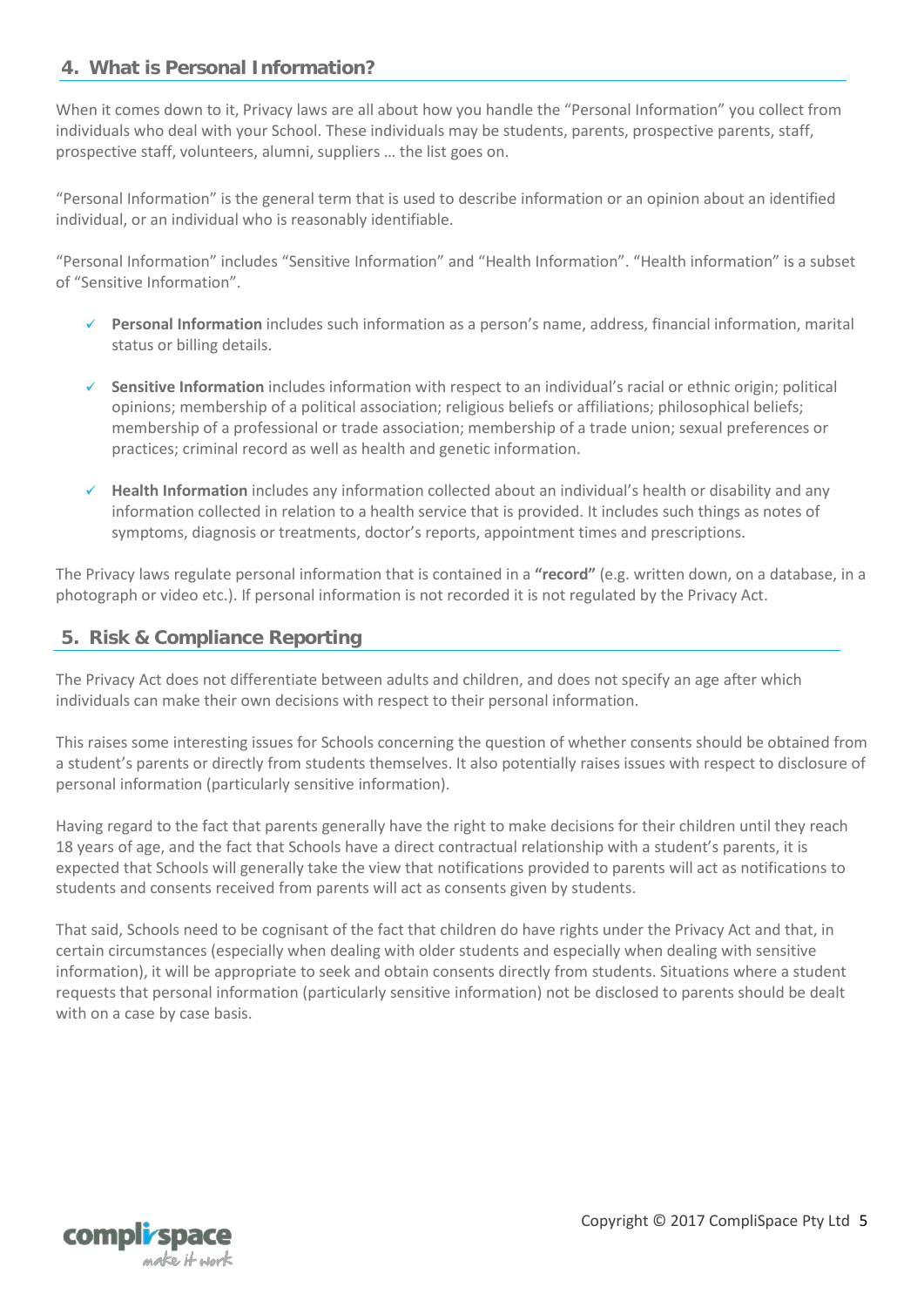<span id="page-5-0"></span>The 13 APPs are structured within a Privacy Information Life Cycle as illustrated in Figure 1.

#### *Figure 1: Privacy Information Life Cycle*



| <b>Part 1 - Privacy by Design</b>                                            |                                                                                                                                                                                                                                                                                                                                                                                                                                                                         |  |  |  |
|------------------------------------------------------------------------------|-------------------------------------------------------------------------------------------------------------------------------------------------------------------------------------------------------------------------------------------------------------------------------------------------------------------------------------------------------------------------------------------------------------------------------------------------------------------------|--|--|--|
| <b>APP 1: Open and transparent</b><br>management of personal<br>information. | Schools are required to implement practices, procedures and systems that<br>ensure they comply with each of the 13 APPs and are able to deal with<br>enquiries or complaints from individuals related to privacy. This requirement<br>reflects a principle of "Privacy by Design".<br>APP 1 also requires a School to have a clearly expressed, up-to-date and freely<br>available Privacy Policy that sets out how it manages the personal information<br>it collects. |  |  |  |
| APP 2: Anonymity and<br>pseudonymity                                         | Individuals have the option of not identifying themselves, or of using a<br>pseudonym, when dealing with a School covered by the APPs.                                                                                                                                                                                                                                                                                                                                  |  |  |  |
| <b>Part 2 - Collection &amp; Notification</b>                                |                                                                                                                                                                                                                                                                                                                                                                                                                                                                         |  |  |  |
| <b>APP 3: Collection of solicited</b><br>personal information                | A School must not collect personal information unless the information is<br>reasonably necessary for, or directly related to, one or more of its functions or<br>activities. Subject to a number of exceptions, Schools can only collect "sensitive<br>information" if the individual consents to the collection.                                                                                                                                                       |  |  |  |
| <b>APP 4: Dealing with unsolicited</b><br>information                        | If a School receives personal information that it did not solicit, it must decide<br>whether or not it could have collected the information under APP 3. If not, the<br>School must, as soon as practical, destroy the information or ensure it is de-<br>identified.                                                                                                                                                                                                   |  |  |  |
| <b>APP 5: Notification of the</b><br>collection of personal<br>information   | At or before the time of collection (or as soon as practical thereafter) Schools<br>must take reasonable steps to notify an individual about, or ensure an<br>individual is aware of, certain prescribed information concerning the purpose<br>and circumstances of the collection of their personal information.                                                                                                                                                       |  |  |  |

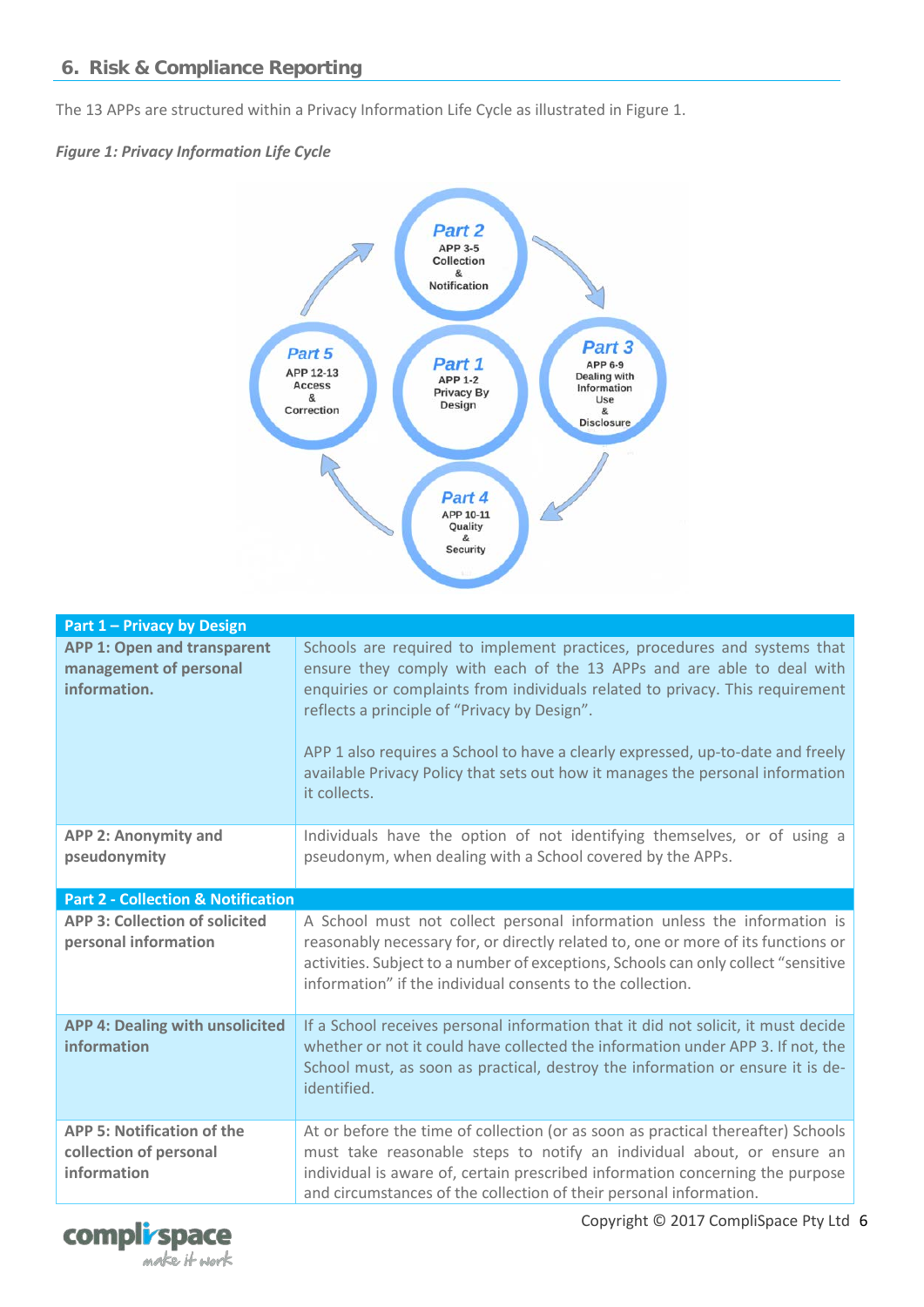| Part 3 - Dealing with Personal Information Use & Disclosure |                                                                                                                                                                                                                                                                                                                                                                                                                                                                                                                                                                                                                                                                                                                 |  |  |  |
|-------------------------------------------------------------|-----------------------------------------------------------------------------------------------------------------------------------------------------------------------------------------------------------------------------------------------------------------------------------------------------------------------------------------------------------------------------------------------------------------------------------------------------------------------------------------------------------------------------------------------------------------------------------------------------------------------------------------------------------------------------------------------------------------|--|--|--|
| APP 6: Use or disclosure of<br>personal information         | A School can only use or disclose personal information for the primary purpose<br>for which it was collected, for a secondary purpose where the individual has<br>consented, where disclosure is required by law, where a Permitted Health<br>Situation or a Permitted General Situation exist, or if the individual would<br>reasonably expect the use or disclosure, and the secondary purpose is related<br>to the primary purpose (or "directly" related in the case of sensitive<br>information).                                                                                                                                                                                                          |  |  |  |
| <b>APP 7: Direct marketing</b>                              | A School must not use or disclose personal information it has collected from an<br>individual for the purpose of direct marketing unless it has the individual's<br>consent, or if it is impractical to obtain consent for each direct marketing<br>communication, the School provides the individual with the ability to "opt out"<br>of receiving future direct marketing communications.<br>Sensitive information cannot be used for direct marketing purposes without an<br>individual's consent.                                                                                                                                                                                                           |  |  |  |
| APP 8: Cross-border disclosure<br>of personal information   | Where a School discloses personal information to an overseas recipient (such<br>as a cloud service provider), it must take reasonable steps to ensure that the<br>overseas recipient does not breach the APPs. A School will be legally<br>accountable if the overseas recipient mishandles the personal information,<br>unless the School has the individual's consent to the overseas disclosure, or<br>the School satisfies itself that the overseas recipient is subject to the laws of a<br>country, or a binding scheme, that it reasonably believes to be substantially<br>similar to the protections provided by the 13 APPs and the individual can<br>access a mechanism to enforce those protections. |  |  |  |
| <b>APP 9: Adoption of</b><br>government-related identifiers | A School must not adopt a government-related identifier as its own identifier<br>of an individual.                                                                                                                                                                                                                                                                                                                                                                                                                                                                                                                                                                                                              |  |  |  |
| <b>Part 4 - Quality and Security</b>                        |                                                                                                                                                                                                                                                                                                                                                                                                                                                                                                                                                                                                                                                                                                                 |  |  |  |
| APP 10: Quality of personal<br>information                  | A School must ensure that the personal information it collects, uses or<br>discloses is accurate, up-to-date, complete and relevant.                                                                                                                                                                                                                                                                                                                                                                                                                                                                                                                                                                            |  |  |  |
| <b>APP 11: Security of personal</b><br>information          | A School must take reasonable steps to secure personal information and<br>protect it from misuse, interference, loss, unauthorised access, modification<br>or disclosure. Where a School no longer needs the personal information it<br>must destroy or de-identify it.                                                                                                                                                                                                                                                                                                                                                                                                                                         |  |  |  |
| <b>Part 5 - Access and Correction</b>                       |                                                                                                                                                                                                                                                                                                                                                                                                                                                                                                                                                                                                                                                                                                                 |  |  |  |
| APP 12: Access to personal<br>information                   | Where a School holds the personal information of an individual, with limited<br>exceptions, it must upon request by that individual, provide the individual<br>with access to the information.                                                                                                                                                                                                                                                                                                                                                                                                                                                                                                                  |  |  |  |
| <b>APP 13: Correction of personal</b><br>information        | A School must take reasonable steps to correct any personal information that<br>is inaccurate, out of date, incomplete, irrelevant or misleading. If the School<br>has disclosed information to another organisation, it must take reasonable<br>steps to notify that organisation of any corrections where the individual has<br>requested the School to do so.                                                                                                                                                                                                                                                                                                                                                |  |  |  |

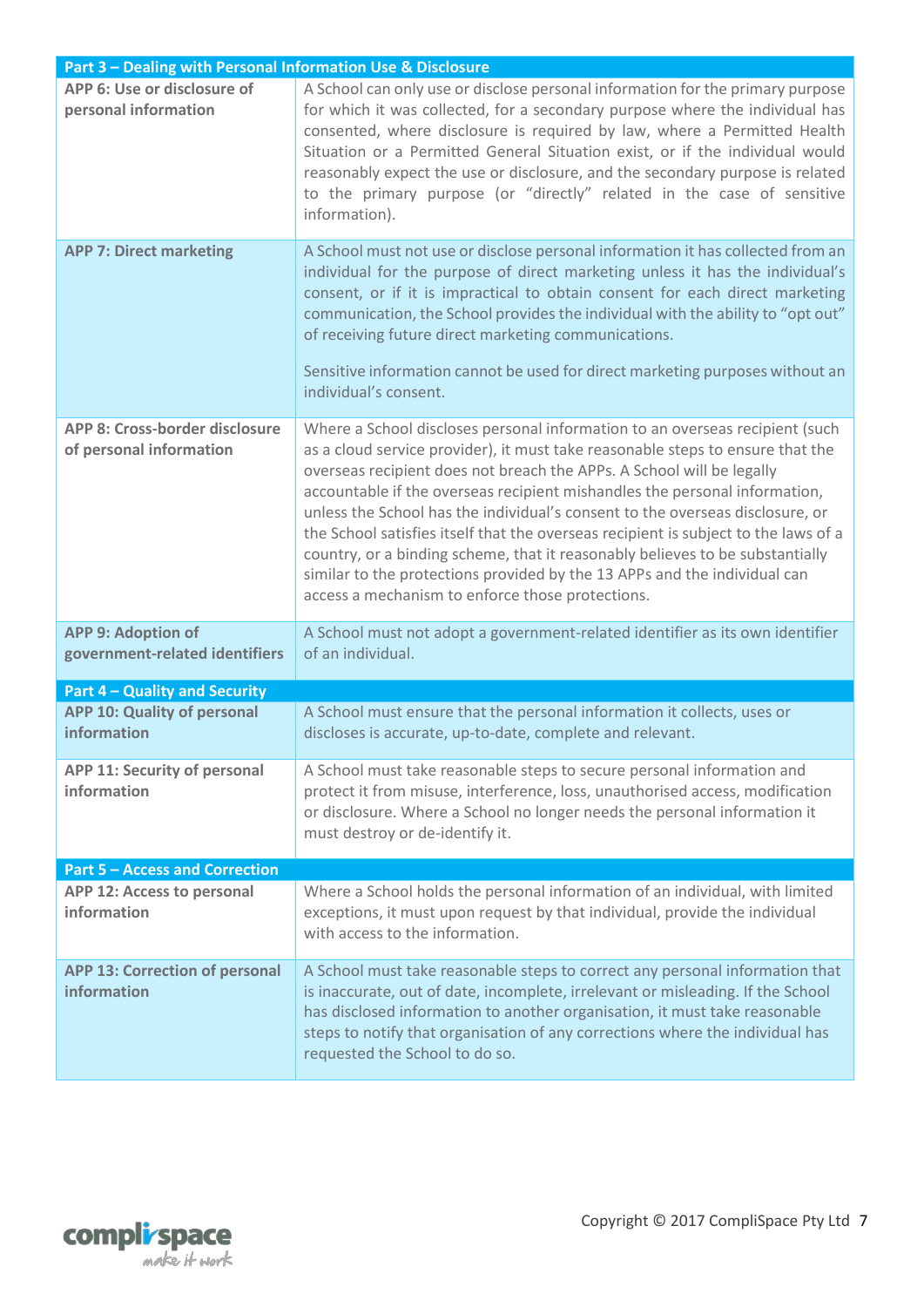### <span id="page-7-0"></span>**7. Issues for Non-Government Schools to Consider**



One of the most significant changes under the 2014 amendments to the Privacy Act was the requirement for Schools to adopt a "Privacy by Design" approach which involves developing internal practices, procedures and systems that ensure you comply with the 13 Australian Privacy Principles (APPs). To satisfy this obligation a School should:

- Document a **Privacy Program** that sets out the why (why do you need to comply); the what (what do you have to do); the how (how are you going to comply with each of the 13 APPs); the who (who is responsible for particular parts of privacy compliance); and the when (when and at what frequency do things need to be done).
- $\checkmark$  Undertake an audit of how it currently handles personal information in order to properly understand its current systems and to establish whether it has any compliance gaps (**Personal Information Management Audit**).
- Publish a **Privacy Policy**, which is essentially a disclosure document that should be published on its public website, describing how it manages the personal information it holds.
- Ensure that a **Privacy Collection Notice** is incorporated into the forms it uses to collect personal information.

## **Privacy Does Not Operate in a Vacuum**

Compliance with Privacy laws requires a lot more than simply publishing a "Privacy Policy" on your School's public website, or putting a Privacy Collection Notice on a form. Privacy laws require a School to incorporate privacy compliance into its existing governance infrastructure and into its day- to-day operations. In this regard a School should:



- Incorporate key privacy obligations into its **Compliance Program** so that they can be effectively monitored, and assurance with respect to compliance can be provided to a School's executive team and its board.
- Ensure it has a functional **Complaints Handling / Incident Management Program** through which it is able to capture and manage privacy enquires or complaints.
- Use its **Risk Management Program** (if a School has one) to identify key privacy related risks, assess them and effectively control them.
- Establish and effectively implement **organisational policies and procedures** that are designed to ensure privacy compliance at an operational level. Typical policies would include those covering matters such as **Workplace Surveillance**, the use of **Personal Devices**, **Social Media**, **Security** of Buildings and Grounds, **ICT Security**, **Email and Internet Usage** and **Management of Confidential Waste**.
- Ensure that all **staff receive training** with respect to their privacy obligations and the School's expectations with respect to the management of personal information.

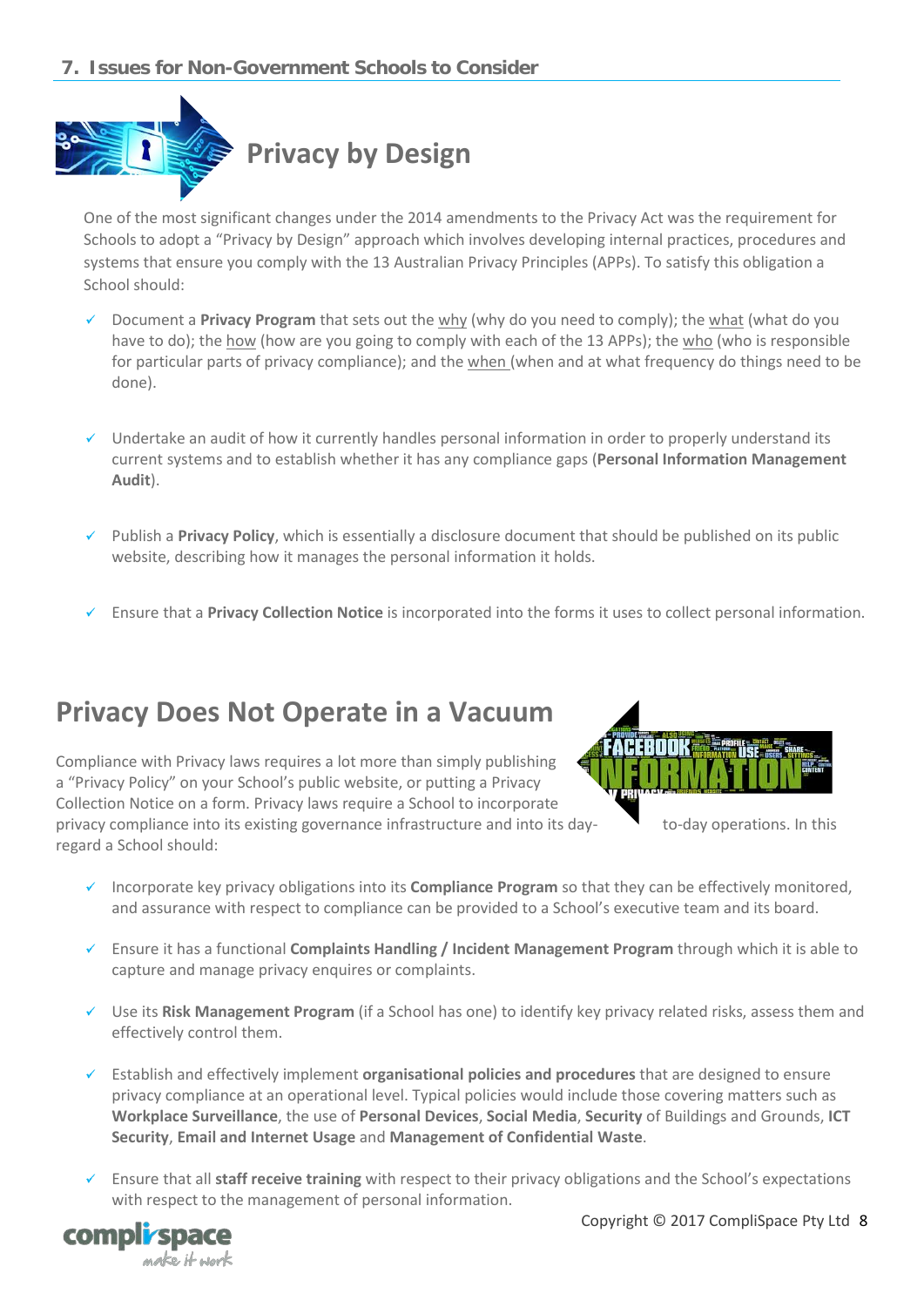## **Appointment of a Privacy Officer**

A School with 1500 students will have approximately 3000 parents, potentially 3000 prospective parents and 10,000 alumni, meaning that it may hold the personal records of 15 -20,000 individuals. Sheer volume means that it is not a matter of "if" but "when" a privacy incident, complaint or breach occurs.

In these circumstances it is incumbent on a School's executive to ensure that at least one person has a good understanding of the Privacy laws and takes the lead in ensuring that your School is compliant. Appointment of a Privacy Officer (it is not envisaged that this would be a dedicated position) will ensure that someone in the School is primarily responsible for integrating privacy obligations into existing practices, procedures and systems and promoting a culture where the personal information of individuals is protected in accordance with your obligations under the Privacy Act.

## **Tailoring Your Privacy Policy**

A School's **Privacy Policy** is the primary means through which it complies with its obligation under **APP 5** (**Notification of Collection of Personal Information)** to take reasonable steps to disclose certain information specified in the Privacy Act to individuals, at the time of collection.

A Privacy Policy also plays a critical role in clearly stating the "**primary purpose**" for which information is collected and establishing "**reasonable expectations**" as to how your School may use, or disclose, personal information for a related secondary purpose (or for a "directly" related secondary purpose in the case of sensitive information) under **APP 6 (Use or Disclosure of Personal Information)**.

The importance of clearly establishing your "primary purposes" and setting "reasonable expectations" is that you will effectively minimise your need to obtain specific consents. This will in turn reduce the resources that your School will need to commit to the administration of such consents.

## **Direct Marketing Opt Outs**

disclose personal information for direct marketing purposes. These requirements are outlined in APP 7.

The Privacy laws contain specific rules on how Schools can use or

Direct marketing can be a catalogue or brochure addressed to an individual by name, an advertisement on a social media site that an individual is logged into, or correspondence sent to a former student of a School promoting a School-related event or activity.

Under APP 7, if it is impracticable to obtain consent with respect to each direct marketing communication (which it usually is), Schools can still use personal information for direct marketing purposes if the School provides individuals with a simple, prominent statement on its website and in each of its communications, providing a means to "optout" of receiving further direct marketing communications.







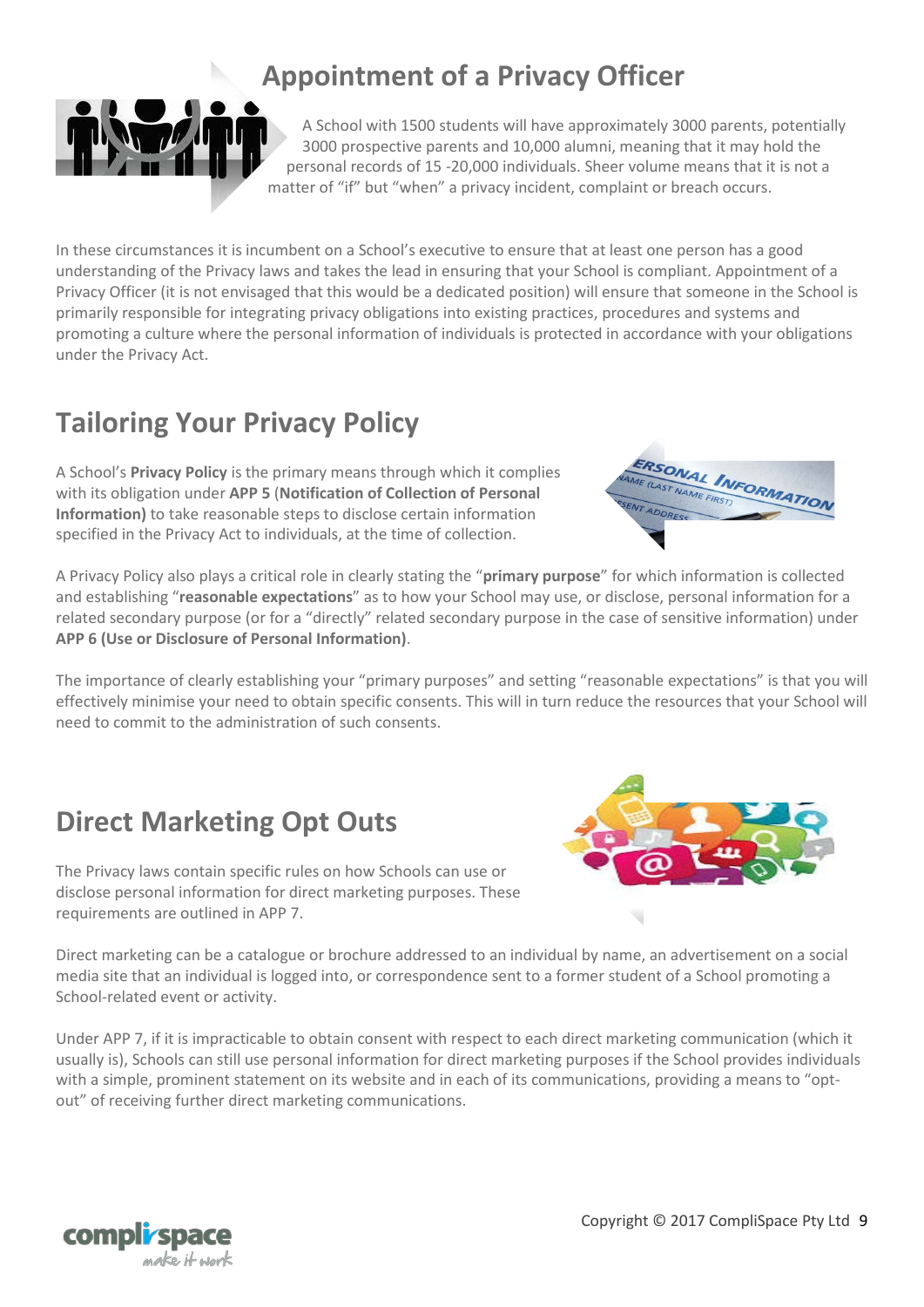## **Cross-border disclosure of personal information**

The Privacy laws contain a requirement for a School to take reasonable steps to ensure an overseas recipient they disclose personal information to does not breach Australian Privacy law. These requirements are contained in APP 8 (Cross-border disclosure of personal information).

Cross-border disclosure of personal information can include the sending of an email to an overseas recipient containing personal information, the storage of a document containing personal information on a foreign cloud-based computing storage service, or the backing up of a contact list on a mobile device – such as an iPad or iPhone – to the cloud.

Schools should conduct a Personal Information Management Audit to identify all the foreign-based recipients of personal information they manage. They may not be obvious at first sight.

There are some exemptions to organisations being liable for any breaches of Australian Privacy laws by a foreign recipient.

These include:

- Where the overseas recipient is subject to a law, or binding scheme, that affords substantially similar protections to those in the APPs and the individual can access an enforcement mechanism to enforce those protections.
- $\checkmark$  An organisation gains consent from an individual that their personal information will be disclosed to an overseas recipient (and will not be protected by Australian Privacy law) after providing express notification.

## **Integrity and Security of personal information**



The Privacy laws place stronger obligations on Schools to ensure they properly manage and secure the personal information that they collect.

**APP 10 (Quality of personal information)** requires Schools to take reasonable steps to ensure the personal information that they hold is accurate, up-to-date, complete and relevant. To fulfill this requirement, Schools must have practices, procedures and systems in place to ensure that they capture changes in personal information and update them in all of their records. This would include establishing procedures to manage things such as email bounce backs, returned mail and communications from individuals correcting their personal information.

**APP 11 (Security of personal information)** creates an obligation for Schools to protect personal information from "interference". This will require Schools to think more laterally and take reasonable steps to protect themselves against activities such as computer "hacking" attacks and the protection of personal information that may be stored on personal devices such as mobile phones.

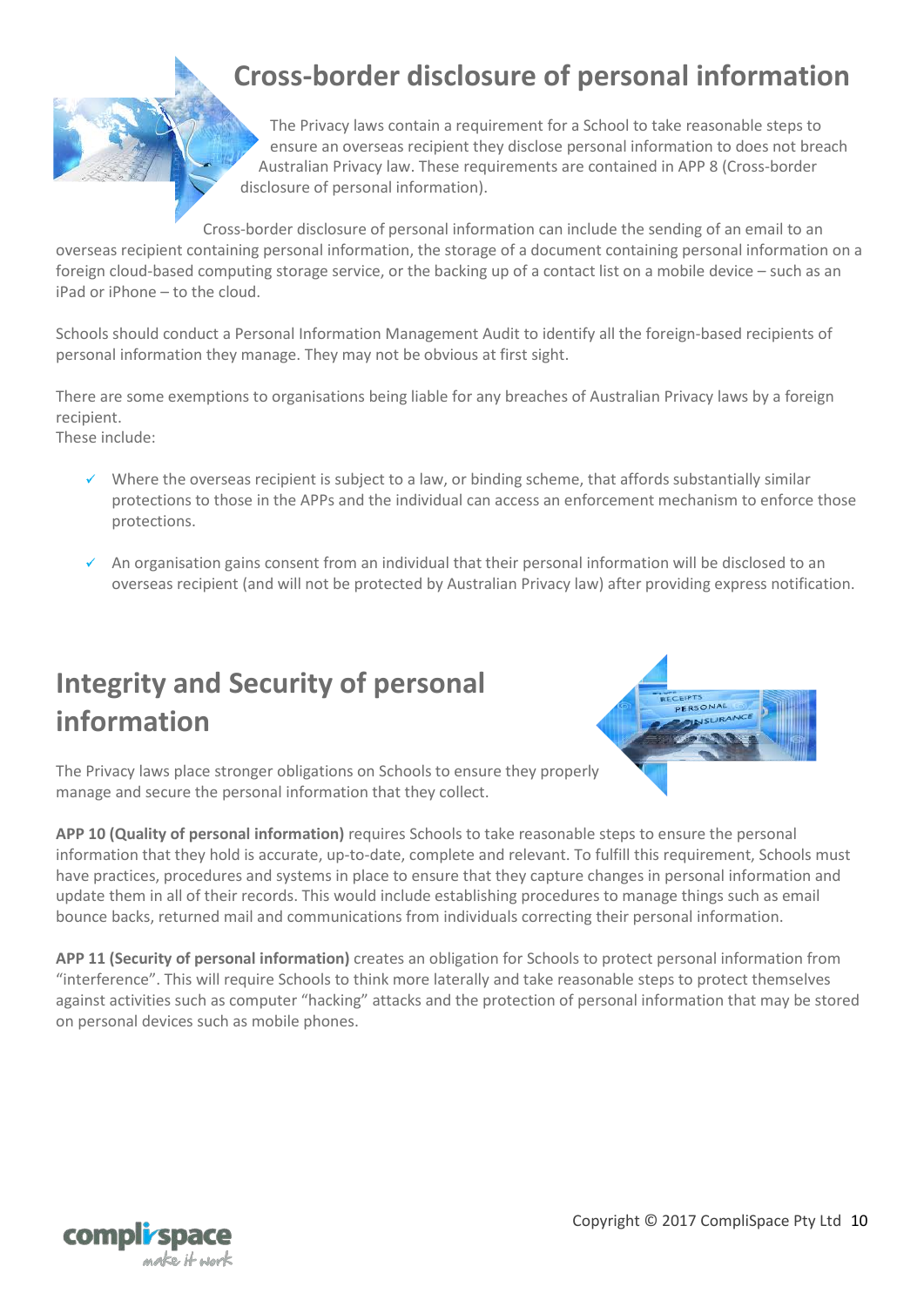

## **Handling Enquiries and Complaints**

Whilst all Schools are required to have complaints handling systems in place as part of their registration requirements, it is well known that this is a governance discipline with respect to which many Schools struggle.

A central compliance obligation under the APPs is that a School must advise individuals in their Privacy Policy of how they can complain and will also need to have practices, systems and procedures in place to manage complaints as they arise.

It is recommended that all Schools carefully review their complaints handling systems in line with the Privacy laws published on 12 March 2014. Schools need to train their staff so that they understand the School's privacy obligations and are in a position to respond appropriately to privacy enquiries and complaints.

## **Record Keeping**



Secure and organised record keeping procedures are essential in order to comply with the Privacy laws. The term 'record' is

broad and can encompass a variety of forms of recording information, including in hard and soft copy, writing, photographs, video/films and audio.

As Schools are required to destroy or de-identify personal information when it is no longer needed, there must be a clear policy as to what information is 'needed'. This term is not defined by the APPs but Schools should look to the individual authorities of their State and Territory for guidance and develop a system for ensuring records are managed correctly.

Another factor that Schools should consider is the possibility of future legal proceedings. Schools may be called upon to produce evidence relating to a student or a member of staff at some point in the distant future and, from a risk and reputational management perspective, it is important to have in place effective long-term document storage resources.

If Schools do have a policy of retaining records indefinitely, there must be a process to determine whether the records in question are personal records. Schools can then evaluate, based on their obligations under the Privacy laws, whether they can lawfully retain these records or whether they must be destroyed (see APP 11).



In April 2014 the Privacy (Credit Reporting) Code was introduced. The Code supplements the credit reporting provisions in the Privacy Act and it binds credit providers and credit reporting bodies. In some cases, schools may be considered to be credit providers under the Privacy Act. As a result, they may possess credit information that is also personal information which must be dealt with in accordance with the APPs and the Code.

Schools that are credit providers are required to implement policies and procedures in accordance with the credit reporting provisions of the Privacy Act, in addition to complying with their obligations under the APPs to ensure that they manage credit information in an open and transparent way.

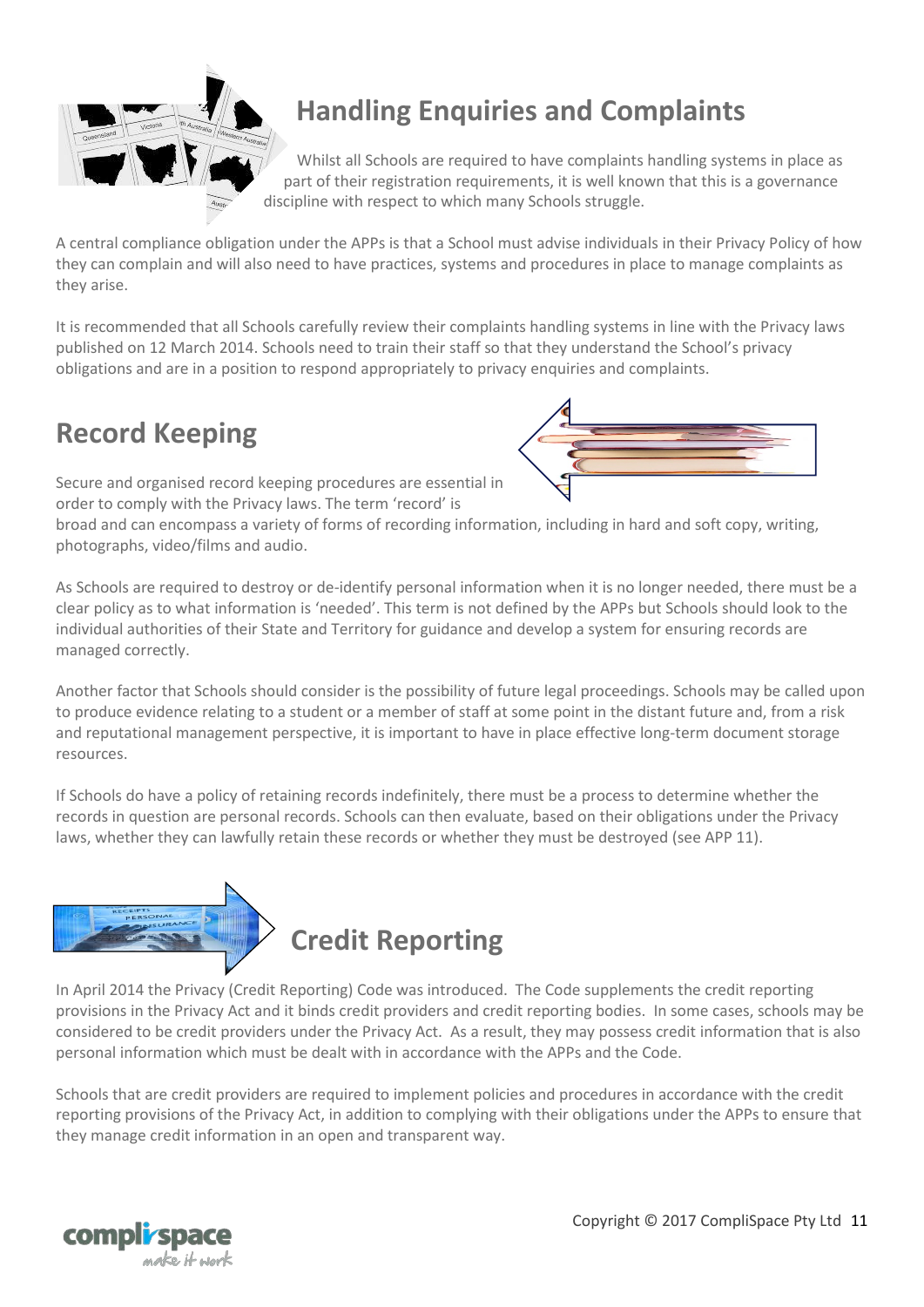## <span id="page-11-0"></span>**8. Privacy Compliance Checklist**

Here's a list of things to do in order to ensure that your School is compliant with its privacy obligations.

| <b>Task</b>                                                                                                                                          | <b>Completed</b> |
|------------------------------------------------------------------------------------------------------------------------------------------------------|------------------|
| Document Your School's Privacy Program (why, what, how, who, when)                                                                                   |                  |
| <b>Appoint a Privacy Officer</b>                                                                                                                     |                  |
| <b>Complete your Personal Information Management Audit</b>                                                                                           |                  |
| Review your Personal Information management and security practices, systems and<br>procedures and close any gaps                                     |                  |
| <b>Ensure all Information Collection Forms include a Privacy Collection Notice</b>                                                                   |                  |
| Ensure all direct marketing communications set out clear "opt out" provisions                                                                        |                  |
| Ensure that your complaints and incident management systems are working                                                                              |                  |
| Tailor your Privacy Policy to ensure that it fits your School's approach to managing your<br>privacy obligations                                     |                  |
| Train your staff on privacy issues                                                                                                                   |                  |
| Publish your Privacy Policy on your public website                                                                                                   |                  |
| Notify parents (and other key stakeholders) that your new Privacy Policy has been<br>published                                                       |                  |
| Establish practices, systems and procedures to ensure your School's ongoing<br>compliance with your privacy obligations through a Compliance Program |                  |
| Establish practices, systems and procedures to ensure that your Privacy Program is<br>being effectively monitored and regularly reviewed.            |                  |